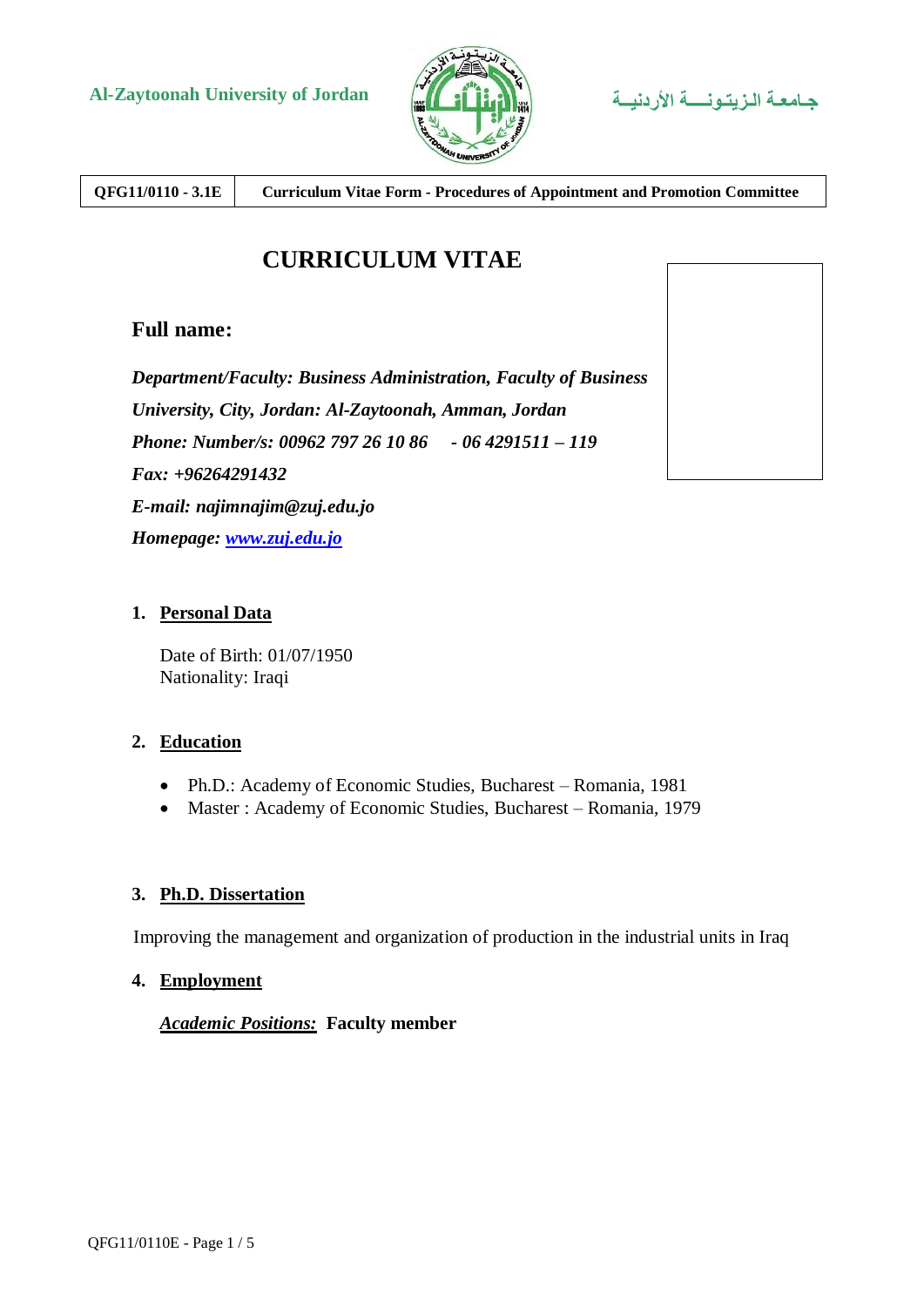



**QFG11/0110 - 3.1E Curriculum Vitae Form - Procedures of Appointment and Promotion Committee**

### *Administrative Positions*

• None

#### **5. Research Interests**

### **Production/Operations Management; Quantitative Method; Knowledge Management.**

**6. Honors and Awards** None

#### **Teaching Experience**

- *Graduate Courses*
	- 1- **Production/Operations Management;**
	- 2- **Quantitative Method;**
	- 3- **Research methods**
	- 4- **Computer applications in management**
- *Undergraduate Courses*
	- **1- Advanced Operations Management**
	- **2- Research methods**
	- **3- Leadership**
	- **4- Special topics**

#### **7. Supervision of Graduate Research**

**For many semesters**

#### **8. Membership of Committees**

 **Many scientific and administrative committees at the university such as: The scientific research committee at the university level, the college, the academic department for many years, the quality assurance committee in the business faculty for many years and others.**

QFG11/0110E - Page 2 / 5 **9. Professional and Scientific Meetings**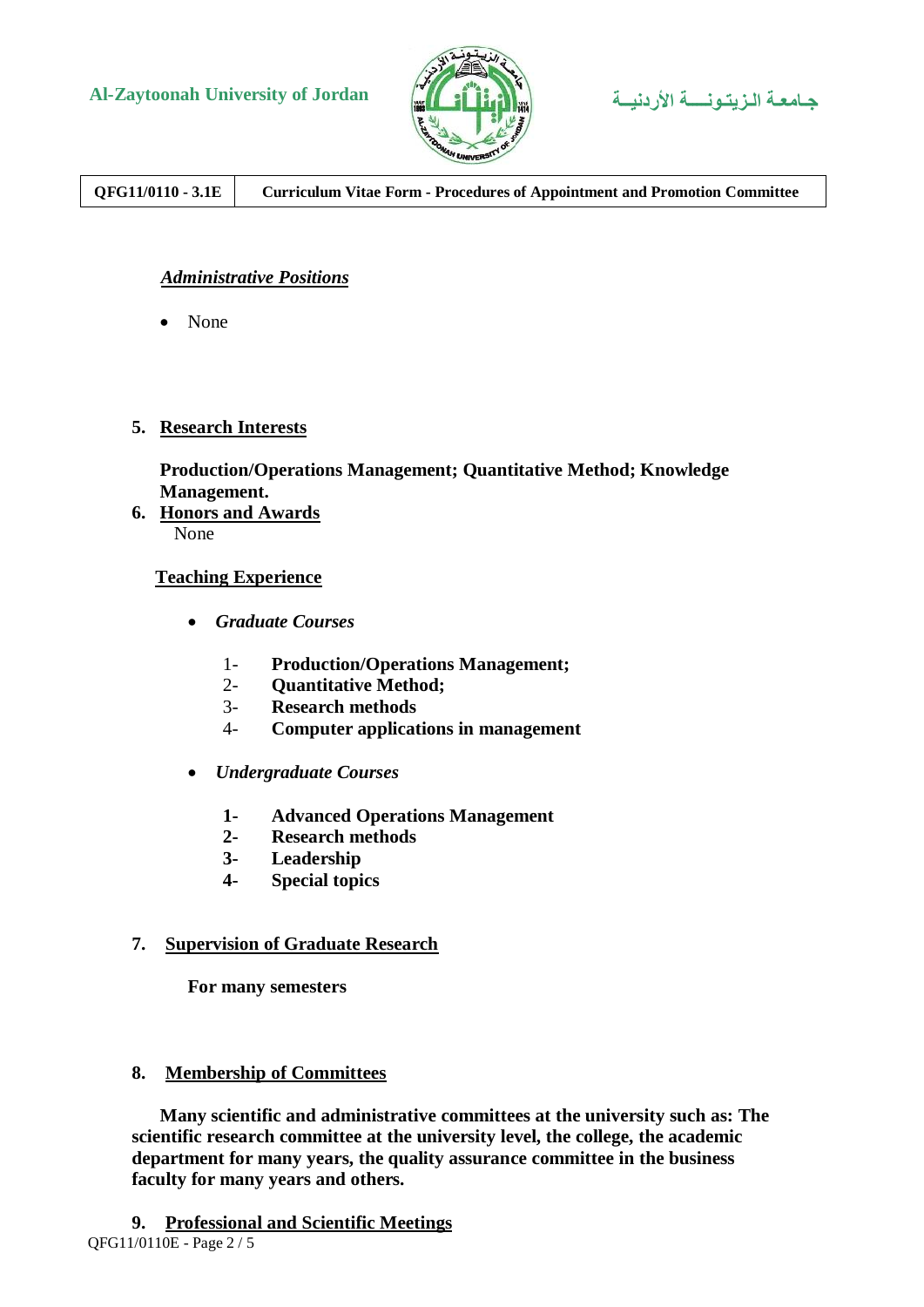

**QFG11/0110 - 3.1E Curriculum Vitae Form - Procedures of Appointment and Promotion Committee**

 All scientific conferences in the College of Business at Al-Zaytoonah University, a number of scientific conferences inside and outside Jordan

#### **10. Publications:**

- 11. I . Books
- **12. \* Just-In-Time System, 1995 Published By Arab Organization of Administration Development, Cairo, Egypt.**
- **13. \* Ethics of Management in The Changing World, 2000, Published By Arab Organization of Administration Development, Cairo, Egypt.**
- **14. \* Operations Management, Two Volumes, 2001, Published By The Institute of Public Administration, Riyadh, Saudi Arabia.**
- **15. \* Innovation Management, 2002, Amman, Jordan.**
- **16. \* The Japanese Approach to Operations Management,2004, Amman, Jordan.**
- **17. \* Quantitative Methods: Models and Applications Two volumes, 2011, Amman, Jordan.**
- **18. \* E-Management, 2004, Riyadh, Saudi Arabia.**
- **19. \* Knowledge Management, 2sd Edition, 2008, Amman, Jordan.**
- **20. \* Ethics of Management and Business Responsibility, Amman, 2006.**
- **21. \* The Green Dimension of Business, 2008, Amman.**
- **22. \* TQM in The Digital Age, 2009,Amman**
- **23. \* Management of Intangibles: Measuring Immeasurable, Amman,2010**
- **24. \* Leadership in 21st century. Amman 2011.**
- **25. \* Work Study and Ergonomics, Amman, 2013.**
- **26. \* Spirituality in Business, Amman, 2015.**

**27.**

#### **28. II . Research Papers**

- **29.** \* **Ergonomics of Employees on Visual Display Units (VDUs): Applied Study, 1995, Journal of Administration & Economics College, Baghdad, Iraq.**
- **30. \* Just-In-Time System, 1993, Administration & Economics College Journal, Univ. Of Baghdad, Baghdad, Iraq.**
- **31. \* Operations Strategy: Japanese Approach, 1996, Journal of Economic Research, Benghazi, Libya.**
- **32. \* Service Management: Review and Modern Trends, 1997, Journal of Institute of Public Administration, Riyadh, Saudi Arabia.**
- **33. \* World-Class Quality, Journal of Economic Research, 1998, Benghazi, Libya.**
- **34. \* Toward Conceptual Framework of Innovation in Business Firms, 2002, Al-Zaytoonah Journal of Scientific Studies & Research, Amman, Jordan.**
- **35. \* Suggested Model for the Measurement of Virtual Activity in The Firms, 2003 ALEDARI Journal, Muscat, Sultanate of Oman.**
- **36. \* E-Management and The Category of The End of Management, International Magazine of Managerial Science, 2004, UAE.**
- **37. \* Value Creation Models in The Knowledge Economics, International Magazine of Managerial Science,2005, UAE.**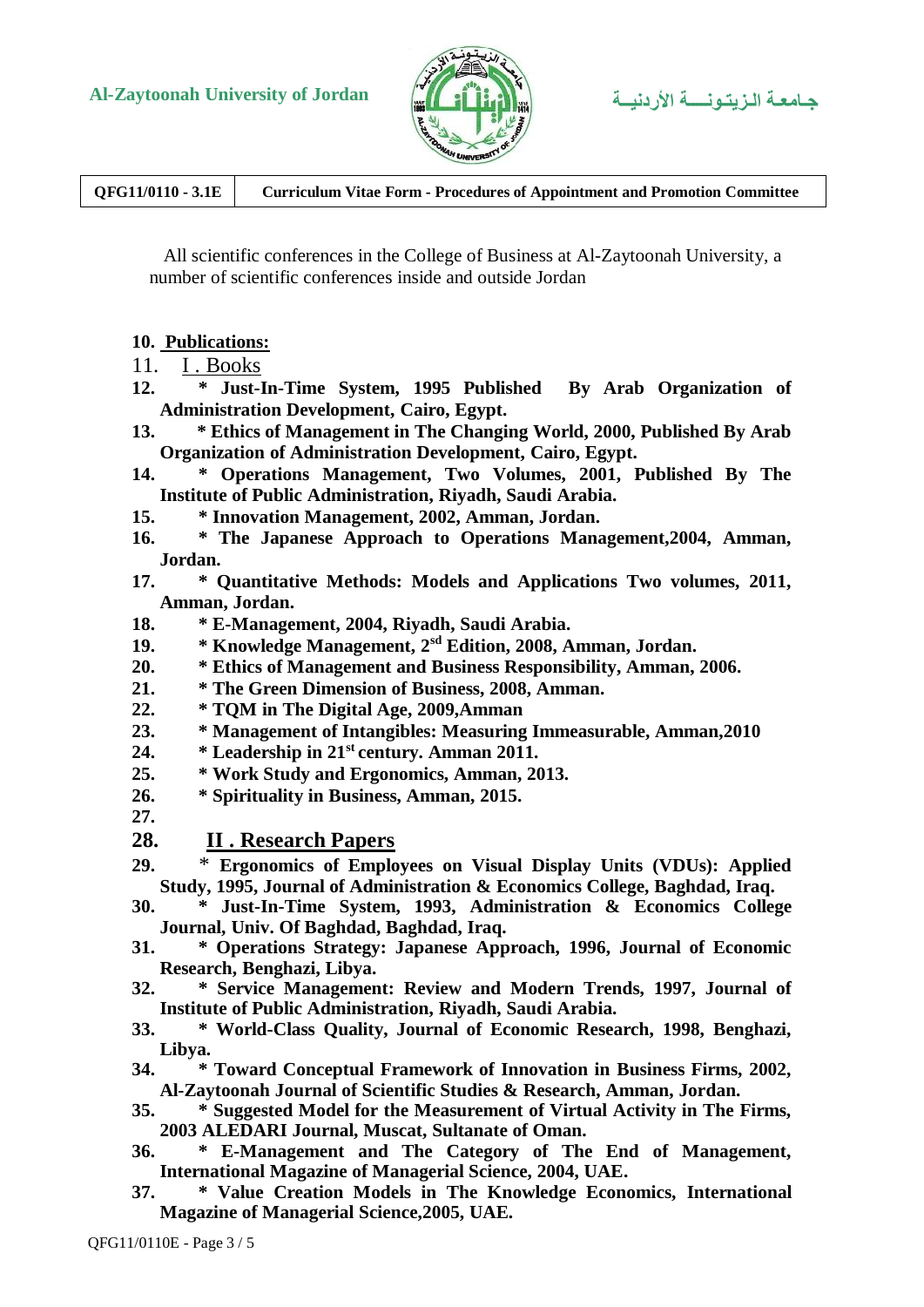# **Al-Zaytoonah University of Jordan األردنيــة الـزيتـونــــة جـامعـة**



| QFG11/0110 - 3.1E                                                                                                                                     |        | <b>Curriculum Vitae Form - Procedures of Appointment and Promotion Committee</b>  |
|-------------------------------------------------------------------------------------------------------------------------------------------------------|--------|-----------------------------------------------------------------------------------|
| 38.<br>Corporate Citizenship in Sample of International and Arab Firms,<br>∗<br>Presented to sixth scientific Conference of Al-Zaytoonah Univ., 2006. |        |                                                                                   |
| 39.                                                                                                                                                   | ∗      | Assessment of TQM in University: Structure and Indicators.                        |
| 40.                                                                                                                                                   | ∗      | Conceptual<br><b>Framework</b><br><b>Toward</b><br>For<br><b>Analyzing</b><br>and |
|                                                                                                                                                       |        | Assessing Intellectual Capital in Universities.                                   |
| 41.                                                                                                                                                   | $\ast$ | Studying and Assessing The Yield Management in the Five Stars                     |
|                                                                                                                                                       |        |                                                                                   |
|                                                                                                                                                       | ∗      | Hotels in Amman. 2007, Derasat Journal, University of Jordan,                     |
| 42.                                                                                                                                                   |        | Spirituality in The Workplace Field Study on a Sample of Firms in                 |
|                                                                                                                                                       |        | Amman, Vol 4, No. 1, 2008 (Co-author).                                            |
| 43.                                                                                                                                                   | ∗      | <b>Exploring the Islamic view of spirituality and Business, Global</b>            |
|                                                                                                                                                       |        | Business and Economics Review, Vol. 16, No. 1, 2014 (Co-author)                   |
|                                                                                                                                                       |        | * Spirituality Dimension in Business: Empirical Study: An Islamic Approach"       |
| 44.                                                                                                                                                   |        | Paper presented at Business & Economics Society International                     |
|                                                                                                                                                       |        | Conference, Kona-Hawaii, USA JULY 2009 (Co-author)                                |
| 45.                                                                                                                                                   |        | * The effect of ineffective leadership on individual and organizational           |
|                                                                                                                                                       |        | performance in Jordanian institutions", Competitiveness Review: An                |
|                                                                                                                                                       |        | <b>International Business Journal incorporating Journal of Global</b>             |
|                                                                                                                                                       |        | Competitiveness, Vol. 23 Iss: 1, 2013 (Co-author).                                |
| 46.                                                                                                                                                   |        | * Impact of the Entrepreneurial Attributes on Business Performance in a           |
|                                                                                                                                                       |        | Sample of Jordanian Institutions, European Journal of Business and                |
|                                                                                                                                                       |        | Management, Volume 9, Issue 1, 2014 (Co-author).                                  |
| 47.                                                                                                                                                   |        | * Impact of Intellectual Capital on Realizing University Goals Sample of          |
|                                                                                                                                                       |        | Jordanian Universities, European Journal of Business and                          |
|                                                                                                                                                       |        | Management, Vol 4, No.14, 2012 (Co-author).                                       |
| 48.                                                                                                                                                   |        | * The Impact of the Key Dimensions of Entrepreneurship on                         |
|                                                                                                                                                       |        | <b>Opportunities for the Success of New Ventures in the Greater</b>               |
|                                                                                                                                                       |        | <b>Amman Municipality, European Journal of Business and</b>                       |
|                                                                                                                                                       |        | Management, Vol.5, No.4, 2013 (Co-author).                                        |
| 49.                                                                                                                                                   |        | * Rethinking Productivity, International Journal of Research in Advent            |
|                                                                                                                                                       |        |                                                                                   |
|                                                                                                                                                       |        | Technology, Vol.2, No.6, June 2014 (Co-author).                                   |
| 50.                                                                                                                                                   |        | * The Dealer Attitudes (Clients and Brokers) and Their Impact on                  |
|                                                                                                                                                       |        | Performance Criteria in Amman Stock Exchange, European                            |
|                                                                                                                                                       |        | Journal of Business and Management, Vol.6, No.35, 2014                            |
|                                                                                                                                                       |        | (Co-author).                                                                      |
| 51.                                                                                                                                                   |        | * The Corporate Way: Meaning and Dimensions in the Great                          |
|                                                                                                                                                       |        | Companies, Vol. 6, No. 1; 2015.                                                   |
| 52.                                                                                                                                                   |        | * Impact of Leadership Intelligence on Competitive Benchmarking                   |
|                                                                                                                                                       |        | in Sample of Jordanian Pharmaceutical Companies, European Journal                 |
|                                                                                                                                                       |        | of Business and Management, Vol.7, No.15, 2015, pp 2222-2839.                     |
| 53.                                                                                                                                                   |        | * Arab Culture Dimensions in the International and Arab Models,                   |
|                                                                                                                                                       |        | American Journal of Business, Economics and Management, Volume 3,                 |
|                                                                                                                                                       |        | Issue 6, Dec. 2015.                                                               |
|                                                                                                                                                       |        |                                                                                   |
| 54.                                                                                                                                                   |        | * Impact of Change Management Dimensions on Performance Criteria at Greater       |
|                                                                                                                                                       |        | Amman Municipality (GAM), European Journal of Business and Management, Vol.7,     |
|                                                                                                                                                       |        | No.12, 2015, pp185-195.                                                           |